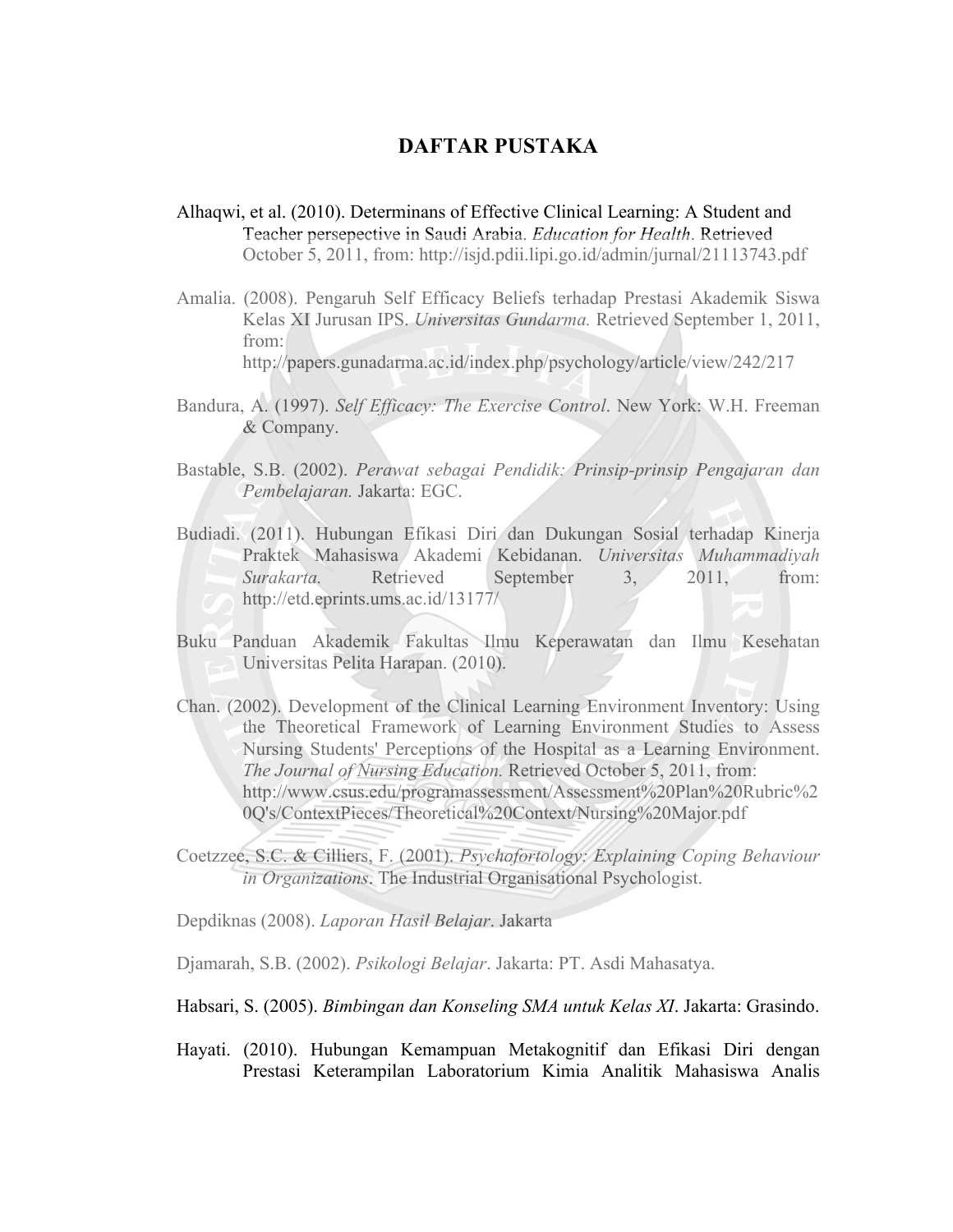Kesehatan. *Universitas Sebelas Maret Surakarta.* Retrieved September 2, 2011, from: pasca.uns.ac.id/?p=863

- Jones, T, et al. (2007). Belongines : a montage of nursing student's stories of their clinical placement experiences. *Contemporary nurse* 24, 162-174
- Junaedi (2010). Hubungan Motivasi dan Hasil Prestasi Belajar terhadap Kompetensi Mahasiswa Praktik Klinik Keperawatan Semester V di Rumah Sakit Umum Daerah Kota Salatiga. *Universitas Sebelas Maret Surakarta*. Retrieved January 9, 2012, from: http://pasca.uns.ac.id/?p=400
- Kerlinger, F.N. (2004). *Asas-asas Pendidikan Behavioural*. Yogyakarta: Gadjah Mada Unversity Press.
- Kirana. (2011). Hubungan antara Efikasi Diri dan Dukungan Sosial dengan Prestasi Akademik Mahasiswa Fakultas Psikologi. *Universitas Muhammadiyah Surakarta.* Retrieved September 1, 2011, from: http://etd.eprints.ums.ac.id/12395/
- Kurniawan, R. (2011). Pengaruh S*elf-Efficacy* dan Motivasi Belajar Mahasiswa terhadap Kemandirian Belajar Mata Kuliah Analisis Laporan Keuangan pada Mahasiswa Program Studi Pendidikan Akuntansi. *Universitas Negeri Yogyakarta.* Retrieved September 4, 2011, from:
	- http://eprints.uny.ac.id/3622/1/SKRIPSI\_ROMI\_KURNIAWAN.pdf
- Kusnanto. (2004). *Pengantar Profesi dan Praktik Keperawatan Profesional*. Jakarta: EGC.
- Lenz, E. R. & Bagget, L.M.S. (2002). *Self Efficacy in Nursing Research & Measurement Perspectives.* Springer Publishing Company.
- Livsey, K. R. (2009). Structural Empowerment and Professional Nursing Practice Behaviors of Baccalaureate Nursing Students in Clinical Learning Environments. *International Journal of Nursing Education Scholarship Article 26.* Retrieved October 5, 2011, from: http://ezproxy.library.uph.ac.id:2104/ehost/detail?sid=ad767d19-03b5- 438a-b6dd 7691a815cc70%40sessionmgr113&vid=1&hid= 112&bdata= JnNpdGU9ZWhvc3QtbGl2ZQ%3d%3d#db=mnh&AN=1972
- Lofmark, A., Carlsson, M. & Wikblad, K. (2000). Students nurses' perception of independence of supervision during clinical nursing practice. *Journal of Clinical Nursing*. Retrieved September 1, 2011, from: http://ezproxy.library.uph.ac.id:2104/ehost/pdfviewer/pdfviewer?sid=de1be4 19-865c-434a-8f3f-2c96de2ad687%40sessionmgr113&vid=1&hid=123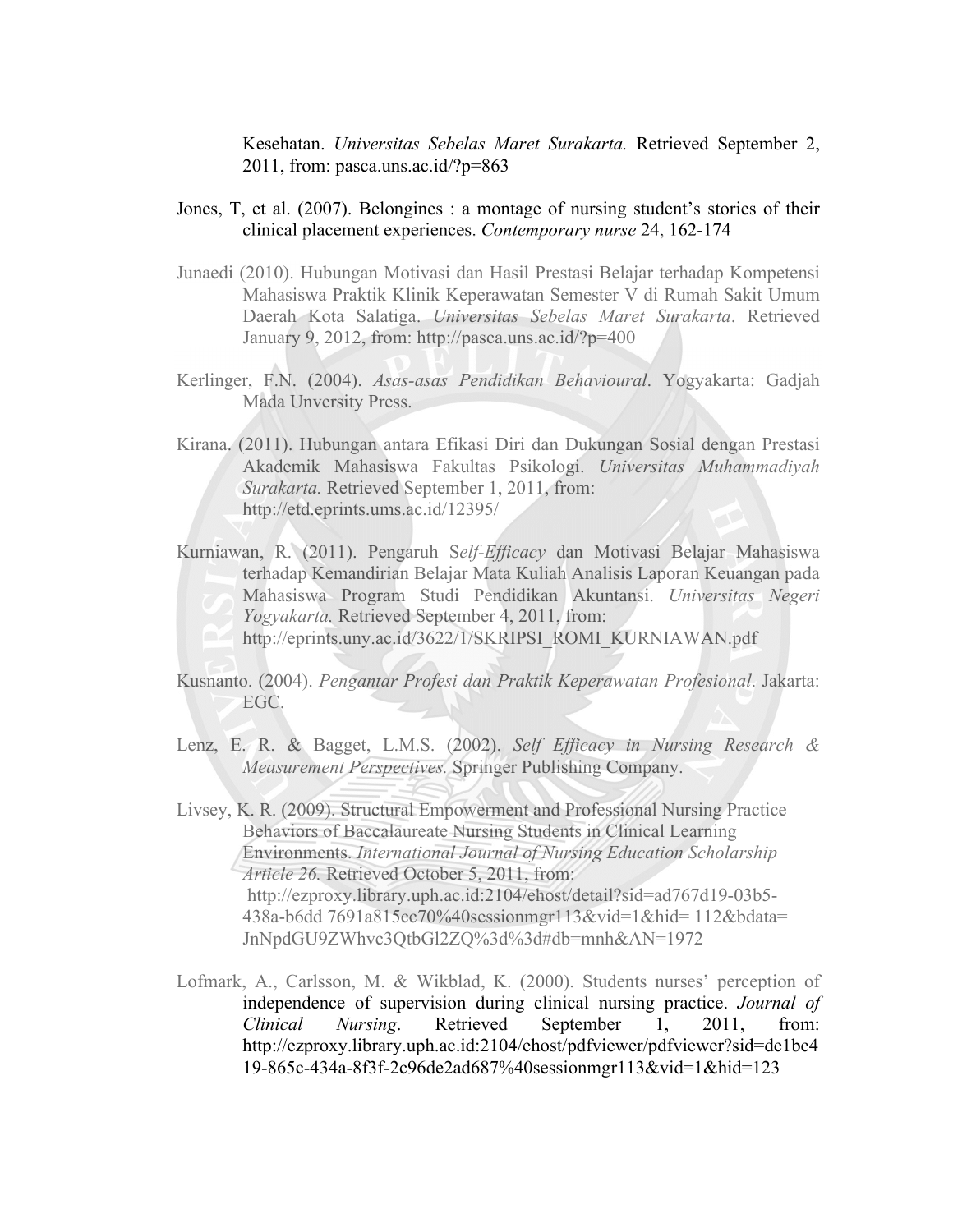Mavis, B. (2001). Self Efficacy and OSCE Performance Among Second Year Medical Student. *Adavances in Health Sciences Education*. Retrieved September 6, 2011, from: http://ezproxy.library.uph.ac.id:2104/ehost/pdfviewer/pdfviewer?sid=516fcd 0f-196d-431d-bc7a-b81862ae6405%40sessionmgr111&vid=1&hid=108

- McEwen, M & Wills, E.M. (2007). *Theoretical Basis for Nursing 2nd ed*. USA: Lippincott Williams & Wilkins.
- McLaughlin, Moutray dan Muldoon. (2007). The Role of Personality and Self Efficacy in The Selection and Retention of Successful Nursing Students. *Journal of Advanced Nursing.* Retrieved September 6, 2011, from: http://ezproxy.library.uph.ac.id:2104/ehost/pdfviewer/pdfviewer?sid=368c00 22-0d48-46e8-8b7f-db864be2a0a8%40sessionmgr104&vid=1&hid=108
- Mlinar. (2010). First and third year student nurses' perceptions of caring behaviours. *Nursing Ethics Article.* Retrieved September 1, 2011, from: http://ezproxy.library.uph.ac.id:2104/ehost/pdfviewer/pdfviewer?sid=2e913b 3d-8c65-4bd9-bce1-1ac798ab2f25%40sessionmgr113&vid=1&hid=123
- Moceri, J. (2010). Being cabezona : success strategy of hispanic nursing students. *International journal of nursing education scholarship* 7 (25), 1-18.
- Naqiyah, N., Syafiq, M & Satiningsih. (2007). Pengaruh Kemampuan Mengatasi Kesulitan Belajar (Coping Self Efficacy) terhadap Prestasi Akademik Mahasiswa Universitas Negeri Surabaya. *Laporan Penelitian Dosen Muda DP2M DIKTI.* Surabaya.
- Nazir. (2005). *Metode Penelitian*. Jakarta: PT. Ghalia Indonesia.
- Niemiec, C, et al. (2006). The antecedents and consequences of autonomous selfregulation for college : A self-determination theory perspective on socialization. *Journal of adolescence* 29 (2006) 761–775.
- O'Donnell, Reeve, Smith. (2009). *Educational Psychology: Reflection for Action 2nd ed*. USA: Wiley.
- Pajares, F. (2004). *Albert Bandura: Biographical sketch*. Retrieved October 15, 2011, from: http://des.emory.edu/mfp/bandurabio.html
- Parsons, R., Hinson, S., Brown, D. (2001). *Educational Psychology: A Practitioner Researcher Model of Teaching*. USA: Wadsworth Thomson Learning.
- Potter and Perry. (2005). *Fundamental Keperawatan: Konsep, Proses dan Praktik, Edisi 4, Volume I.* Jakarta: EGC.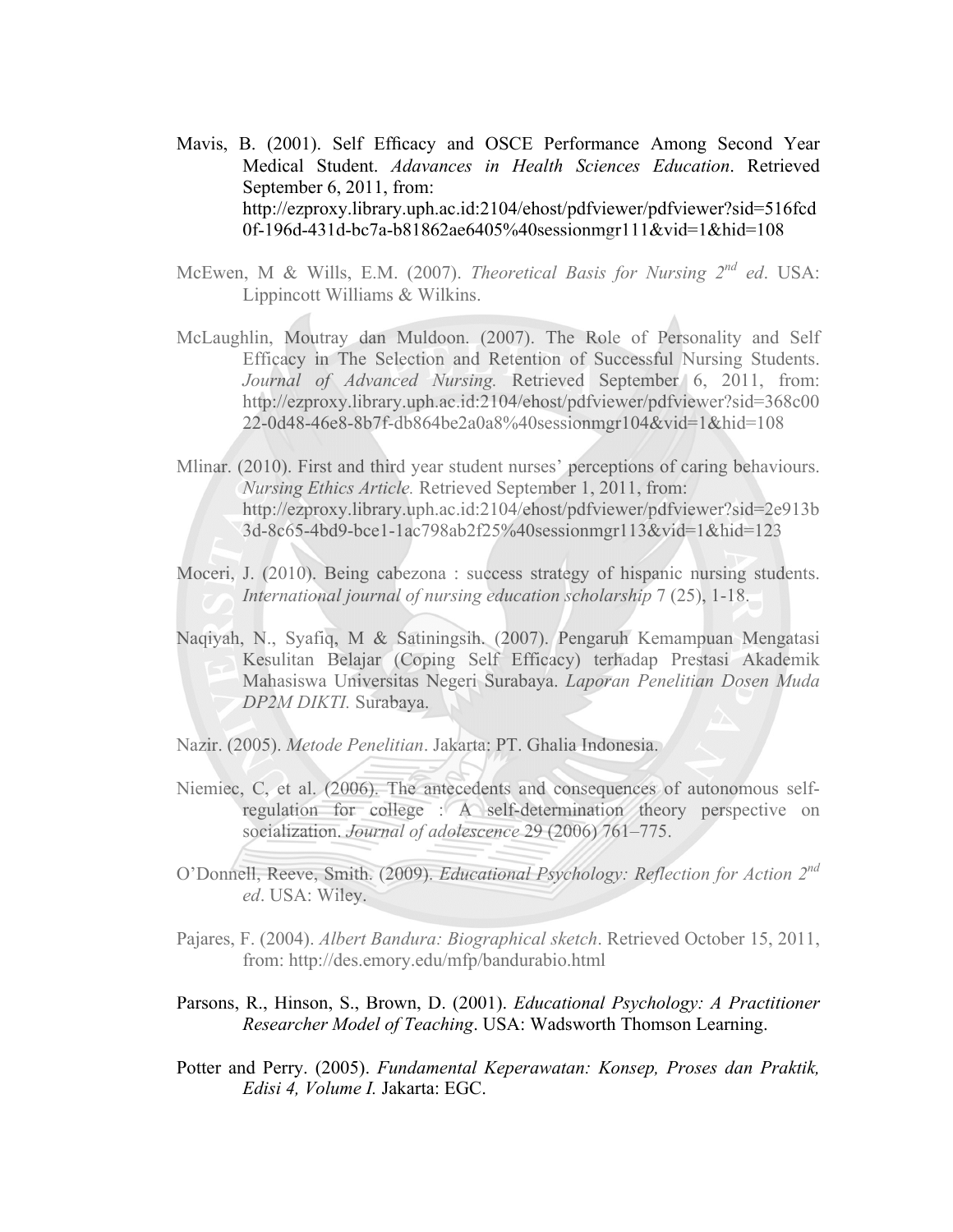- Prihartanti (2009). Hubungan antara Motivasi Belajar Mahasiswa D III Keperawatan dengan Pencapaian Kompetensi dalam Pembelajaran Praktek Klinik Keperawatan Bedikal Bedah V di Rumah Sakit PKU Muhammadiyah Surakarta. *Universitas Muhammadiyah Surakarta*. Retrieved January 9, 2012, from: http://etd.eprints.ums.ac.id/4937/1/J210070121.pdf
- Purwandari dan Mulyono. (2011). Permasalahan Mahasiswa pada Penempatan Praktek Ners Pertama Kali di Stase Keperawatan Anak. *Jurnal Penelitian Kesehatan Suara Forikes volume II no 1, Januari 2011*. Retrieved October 5, 2011, from: http://isjd.pdii.lipi.go.id/admin/jurnal/21113743.pdf
- Rathus, S.A. (2005). *Psychology: Concept and Connections 9th ed*. USA: Thomson Wadsworth.
- Rina. (2009). *Self Efficacy Perawat*. Yogyakarta. http://p3m.amikom.ac.id/pics/2010/12/085758-AKJ-2009-02-03-Efikasi-Diri-Perawat.pdf
- Rini, S. (2007). *Hubungan Self Efficacy dengan Kecemasan Menghadapi Penilaian Prestasi Kerja pada Perawat Bagian Perawatan Umum RSPAD Gatot Soebroto di Jakarta.* Retreived September 11, 2011, from: http://www.yai.ac.id/upi/view-publikasi.php?id=658
- Riniati. (2009). Hubungan Antara Efikasi Diri dengan Prestasi Akademik pada Mahasiswa. *Universitas Muhammadiyah Malang.* Retrieved September 3, 2011, from: http://skripsi.umm.ac.id/files/disk1/313/jiptummpp-gdl-s12009 riniati048-15609-PENDAHUL-N.pdf

Riyanto. (2010). *Pengolahan dan Analisis Data Kesehatan*. Bantul: Nuha Medika.

- Riyanto. (2011). *Aplikasi Metodologi Penelitian Kesehatan*. Bantul: Nuha Medika.
- Sadler, J. (2003). A Pilot Study to Measure The Caring Efficacy of Baccalaureate Nursing Students. *Nursing Education Perspectives vol 24. No. 6.* Retrieved September 20, 2011, from: http://www.ncbi.nlm.nih.gov/pubmed/14705398

Santrock, J.W. (2008). *Psikologi Pendidikan.* Jakarta: Kencana.

Sari. (2007). Hubungan antara *Self efficacy* dan Minat Belajar bahasa Inggris pada Siswa Kelas X. *Universitas Negeri Malang.* Retrieved September 3, 2011, from: http://library.um.ac.id/freecontents/index.php/pub/detail/hubunganantara-self-efficacy-dan-minat-belajar-dengan-prestasi-belajar-bahasainggris-pada-siswa-kelas-x-di-madrasah-aliyah-negeri-i-malang-kartikafitria-sari 33767.html